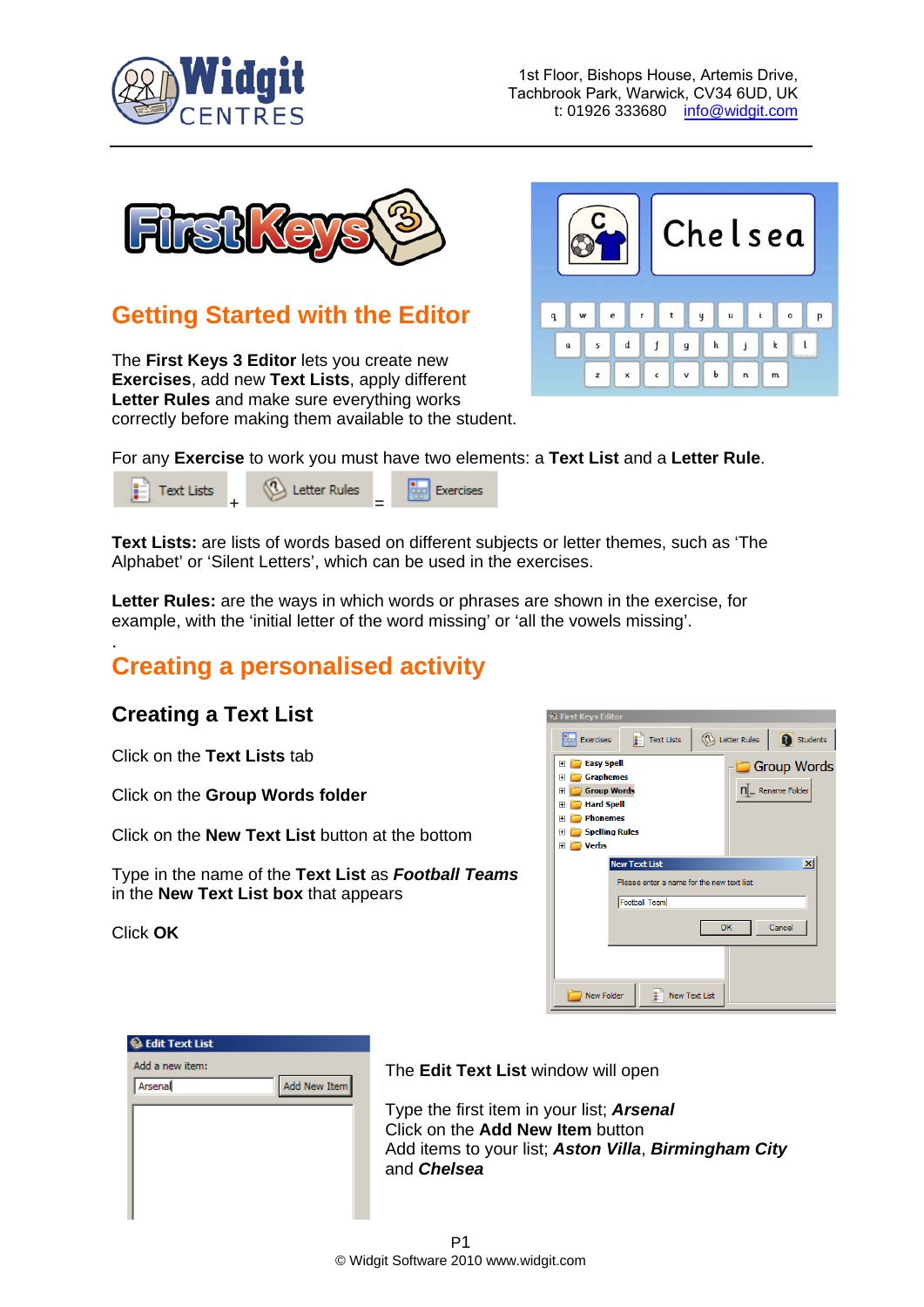



Choose the correct symbol support for *Chelsea* by clicking the symbol from the **Symbols panel** on the right-hand side

This will be a short exercise so finish by clicking **OK**

## **Creating an Activity**

Click on the **Exercises** tab

First you must create a **New Folder** to put the **Text List** in

Click on the **New Folder button** at the bottom

Type *Sports* in the **New Folder** box that opens

Click **OK** 

*NB: The new folder with the name you have given it will appear in the existing folders panel in alphabetical order.* 





Click on the *'Sports'* folder if it is not already highlighted in grey

Click on the **New Exercise button** at the bottom

Type *Football Teams* in the **New Exercise** window

Click **OK**